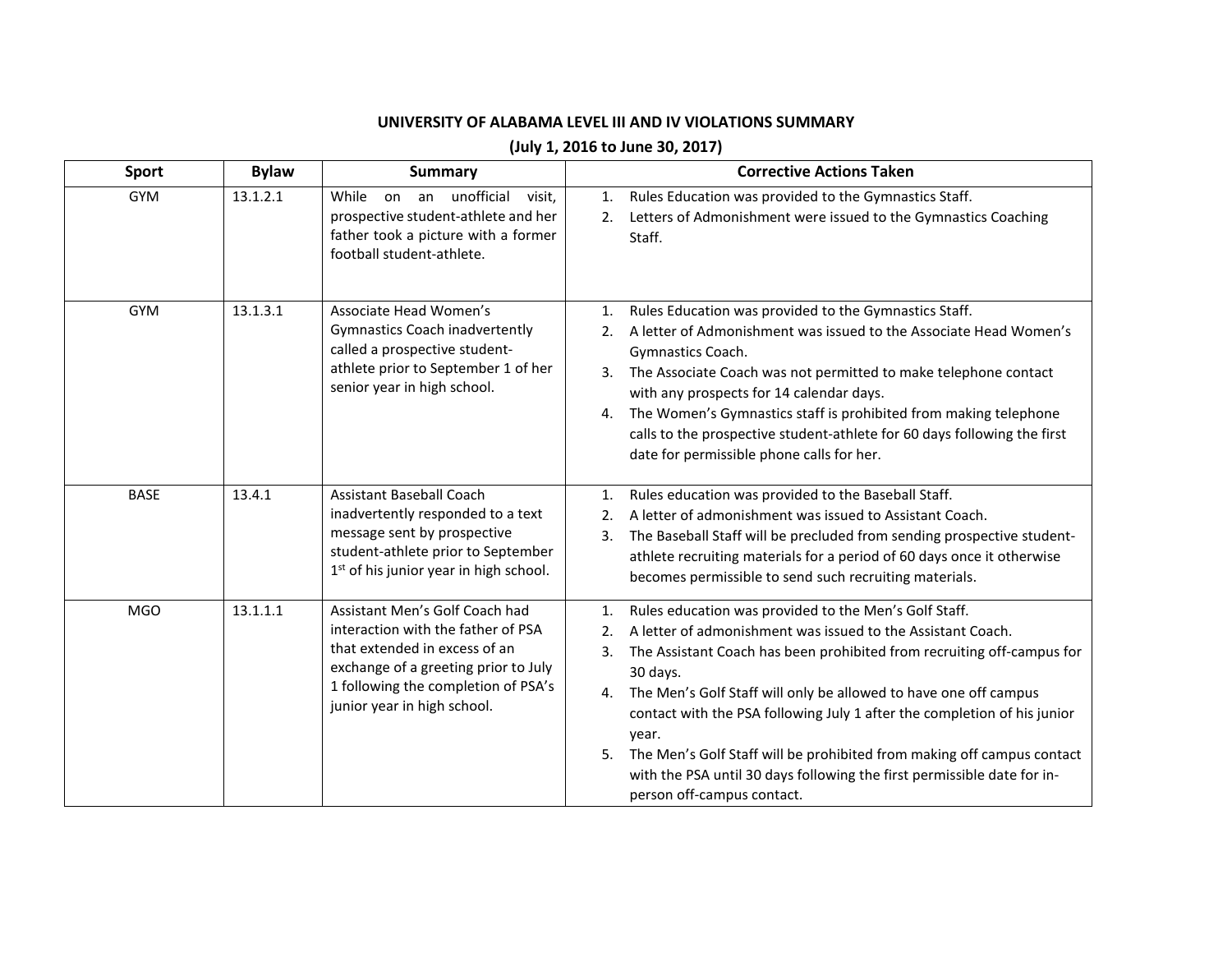|            |            |                                                                                                                                                                      | 6. The Assistant Coach is prohibited from making on or off campus<br>recruiting contacts until October 20, 2016.<br>7. The Men's Golf staff will be prohibited from making on campus contact<br>with the PSA until October 20, 2016.                                                                                                                                                                    |
|------------|------------|----------------------------------------------------------------------------------------------------------------------------------------------------------------------|---------------------------------------------------------------------------------------------------------------------------------------------------------------------------------------------------------------------------------------------------------------------------------------------------------------------------------------------------------------------------------------------------------|
| <b>MFB</b> | 13.1.3.1.2 | Head Coach inadvertently used a<br>wrong number for a coach and<br>called prospective student-athlete<br>prior to September 1 of his senior<br>year.                 | Rules Education will be provided to the football staff on 13.1.3.1.2 and<br>1.<br>the timing of phone calls to prospects.<br>The University will prohibit the coaching staff from calling the PSA for a<br>2.<br>two week period beginning September 1-14, 2016.                                                                                                                                        |
| <b>MFB</b> | 16.11.2.4  | student-athlete<br>Current<br>sold<br>pieces of institutional<br>multiple<br>issued items and participation<br>awards.                                               | Withheld student-athlete from the first four contests of the 2016 season<br>1.<br>(30% withholding).<br>2. Required student-athlete to repay \$820 to a charity of his choice.<br>Continue to provide rules education to all student-athletes regarding<br>3.<br>extra benefits and items received for participation.                                                                                   |
| <b>MFB</b> | 11.7.4.1   | staff<br>Non-coaching<br>member<br>provided tactical instruction to<br>student-athlete during competition                                                            | Education provided to entire staff<br>1.<br>Non-coaching staff member suspended for one competition<br>2.                                                                                                                                                                                                                                                                                               |
| <b>MFB</b> | 12.5.2.1   | student-athlete<br>Current<br>participated in an impermissible<br>promotional activity.                                                                              | The institution declared the student-athlete ineligible and applied for<br>1.<br>reinstatement.<br>2. The institution issued a cease and desist letter to the Fit Factory.<br>The institution provided rules education to the specific SA, and will<br>3.<br>provide additional rules education to all student-athletes at the<br>University of Alabama regarding impermissible promotional activities. |
| <b>MFB</b> | 13.10.2.1  | Current mid-year enrollee tweeted<br>a message publically stating he was<br>excited to host a specific PSA on the<br>PSA's official visit                            | Education provided to the student-athlete.<br>1.<br>Education provided to the entire football team.<br>2.                                                                                                                                                                                                                                                                                               |
| <b>MBB</b> | 12.7.3     | Men's basketball player practiced<br>prior to signing NCAA Drug Testing<br>Consent Form.                                                                             | Student-athlete required to sign form.<br>1.<br>Rules education for all sports on required beginning of the year forms.<br>2.                                                                                                                                                                                                                                                                           |
| <b>WBB</b> | 12.7.3     | Male practice players participated<br>with the women's basketball team<br>without first signing the NCAA Drug-<br>Testing Consent Form identified in<br>Bylaw 12.7.3 | Women's basketball staff was reminded about the institutional and<br>1.<br>NCAA policies regarding the use of male practice players.                                                                                                                                                                                                                                                                    |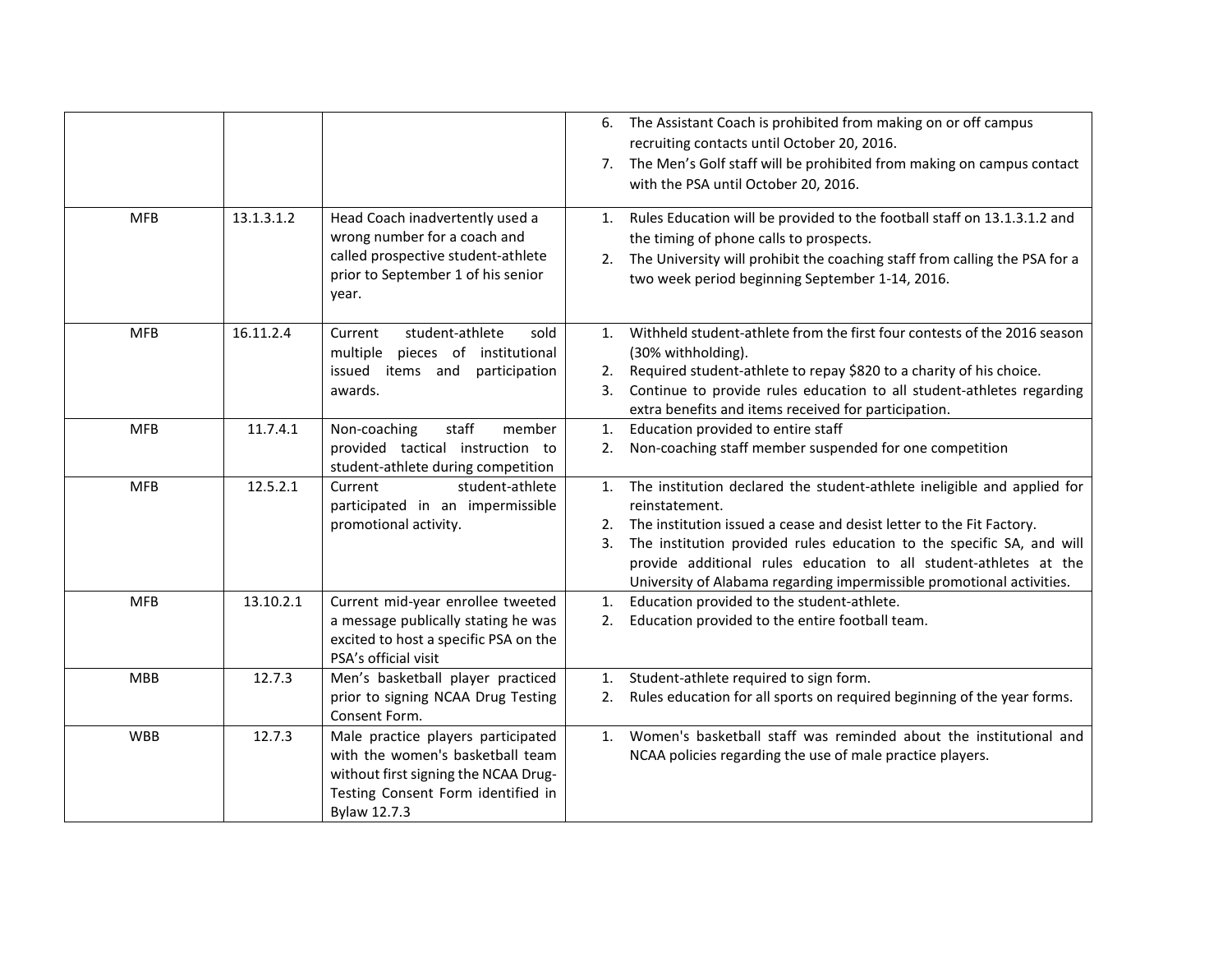| Athletics<br>Communications | 13.10.2.4               | the Athletics<br>member<br>of<br>A<br>Communications staff inadvertently<br>sent a link to a collection of<br>prospective student-athlete photos                             |                              | 1. Rules education was provided to the staff member on the Publicity of a<br>Prospective Student-Athlete's visit.<br>2. The link to the online collection was killed to prevent access to the<br>photographs.                                                                                                                                              |
|-----------------------------|-------------------------|------------------------------------------------------------------------------------------------------------------------------------------------------------------------------|------------------------------|------------------------------------------------------------------------------------------------------------------------------------------------------------------------------------------------------------------------------------------------------------------------------------------------------------------------------------------------------------|
|                             |                         | publicizing a visit to campus to the<br>sport's media distribution list.                                                                                                     |                              |                                                                                                                                                                                                                                                                                                                                                            |
| <b>WSO</b>                  | 13.4.1                  | Head Coach mistakenly responded<br>to a text message sent by<br>prospective student-athlete prior to<br>September 1st of her junior year in<br>high school.                  | 1.<br>$\mathfrak{D}$ .<br>3. | Rules education was provided to the Women's Soccer Staff.<br>A letter of admonishment was be issued to the coach.<br>The Soccer Staff will be precluded from sending the prospective<br>student-athlete recruiting materials for a period of two weeks once it<br>otherwise becomes permissible to send such recruiting materials<br>(September 15, 2018). |
| Life Skills                 | 12.5.2.1.2              | Institutional staff member posted a<br>picture of student-athletes on<br>Instagram, tagging a commercial<br>entity.                                                          | 1.<br>2.                     | Education was provided to the institutional staff member.<br>No Further Action from Conference or NCAA.                                                                                                                                                                                                                                                    |
| <b>WCR</b>                  | 13.4.1                  | Assistant coach sent an email to a<br>recruit prior to the first permissible<br>to<br>send<br>date<br>electronic<br>correspondence.                                          | 1.<br>$\mathfrak{D}$ .<br>3. | Rules education for involved staff member.<br>Letter of admonishment for involved staff member.<br>The institution will be prohibited from sending recruiting materials to the<br>involved prospect for a period of 60 days following the first permissible<br>date.                                                                                       |
| <b>MFB</b>                  | 13.4.1                  | Assistant coach replied to a direct<br>twitter message from a prospect<br>prior to the first permissible date to<br>send twitter correspondence.                             | 1.<br>2.                     | Rules education for staff member involved.<br>The institution will be prohibited from sending recruiting materials to the<br>involved prospect for a period of 60 days following the first permissible<br>date.                                                                                                                                            |
| <b>MTK</b>                  | 13.6.7.7                | Assistant coach paid for the meal of<br>five family members of a recruit on<br>an official visit, when the rule only<br>allowed for four family members to<br>receive meals. | 1.<br>2.<br>3.               | Rules education for entire staff.<br>Letter of admonishment for involved staff member.<br>The involved recruit was declared ineligible and must pay the value of<br>the meal to charity before the eligibility is reinstated.                                                                                                                              |
| <b>MTE</b>                  | 13.4.1.5 &<br>13.10.2.1 | Assistant coach congratulated a<br>prospect for verbally committing to<br>Alabama on the prospect's public<br>Facebook page.                                                 | 1.<br>2.<br>3.<br>4.         | Involved assistant prohibited from recruiting off campus for 15 days.<br>No off-campus contact with the involved recruit for a period of 90 days.<br>Rules education for entire staff.<br>Entire staff prohibited from sending electronic correspondence to any<br>prospect for 7 days.                                                                    |